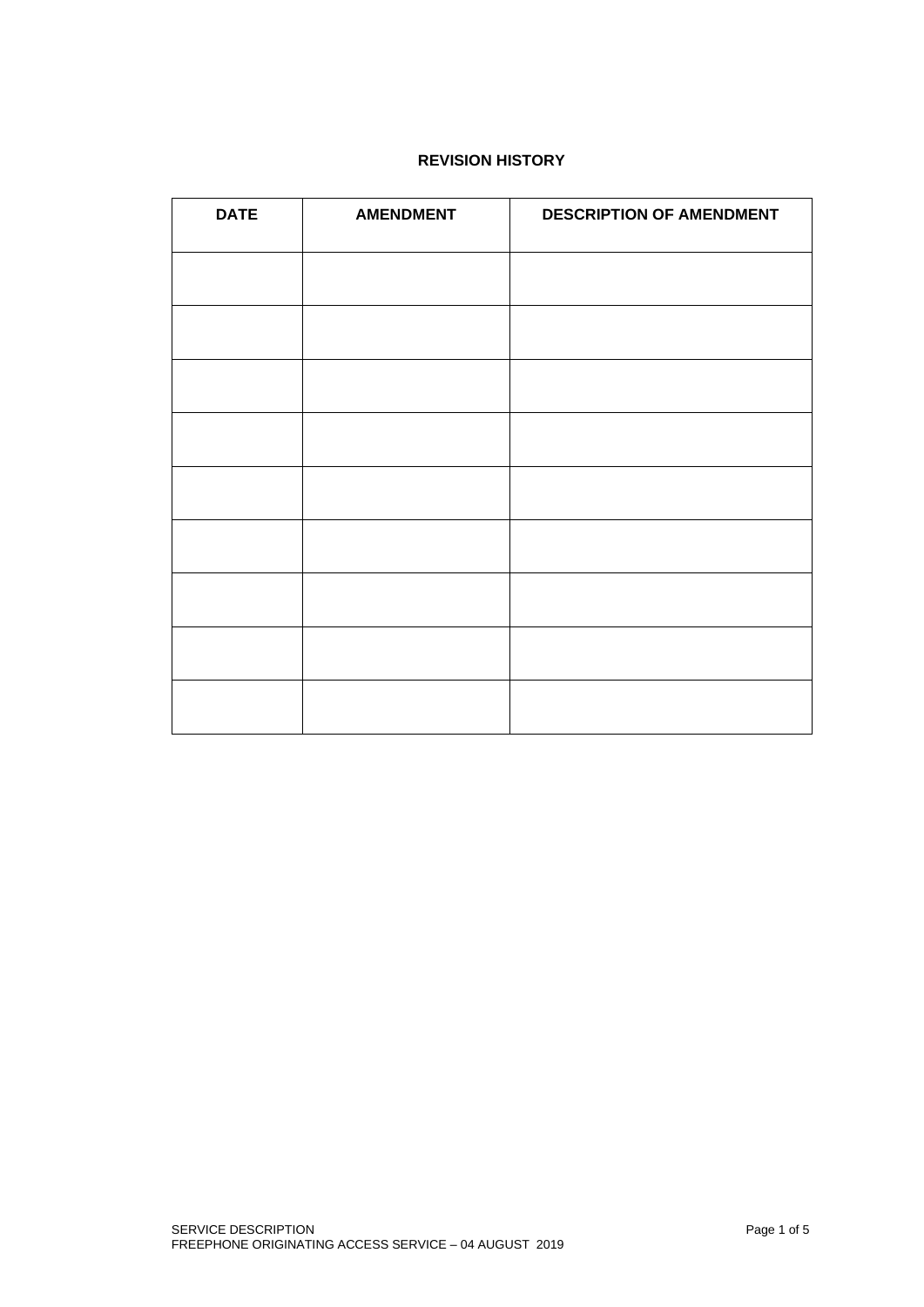# **SERVICE DESCRIPTION 1-7: FREEPHONE ORIGINATING ACCESS SERVICE**

## **1 THE SERVICE**

The **Freephone Originating Access Service** is a service for the delivery of Freephone Calls from a Calling Party to an agreed Point of Interconnection, as further defined by the terms of this Service Description.

**Available to:** Public telecommunications operators with an individual ISL, NFL or MNO licence and one or more interconnection links with Batelco.

**Traffic:** Telephone Calls which both originate and terminate in Bahrain or which originate in Bahrain and are delivered to a network outside Bahrain.

**Reciprocal Service:** A reciprocal service must be offered by any operator which provides an equivalent service to any directly connected customers.

# **2 DEFINITIONS**

Capitalised terms not defined in this Service Description are defined in the Dictionary. Terms defined in this Service Description are specific to it.

**Access Provider** means the operator of the PSTN or Mobile Network directly connecting the PSTN Number or Mobile Number from which the Freephone Call using the Freephone Originating Access Service is made.

**Access Seeker** means the Licensed Operator of the Network within Bahrain.

**Called Freephone Customer** means a person to whom a Freephone Call is made.

**Calling Party** means an End User directly connected to the Access Provider's Network who initiates a Freephone Call.

**Freephone Call** means a Telephone Call, made by a Calling Party dialling a number in the range 800X XXXX or a Mobile number range approved publicly in writing by the Regulator for use for Freephone Calls, which call is free of charge to the Calling Party up to the point of handover by the Access provider to the Access Seeker.

**ISL** means an international services License granted by the Regulator to a provider of international telecommunications services.

**MNO** means a mobile telecommunications License granted by the Regulator to a Mobile Network operator.

**NFL** means a national fixed telecommunications License granted by the Regulator to operators of Networks which are not Mobile Networks.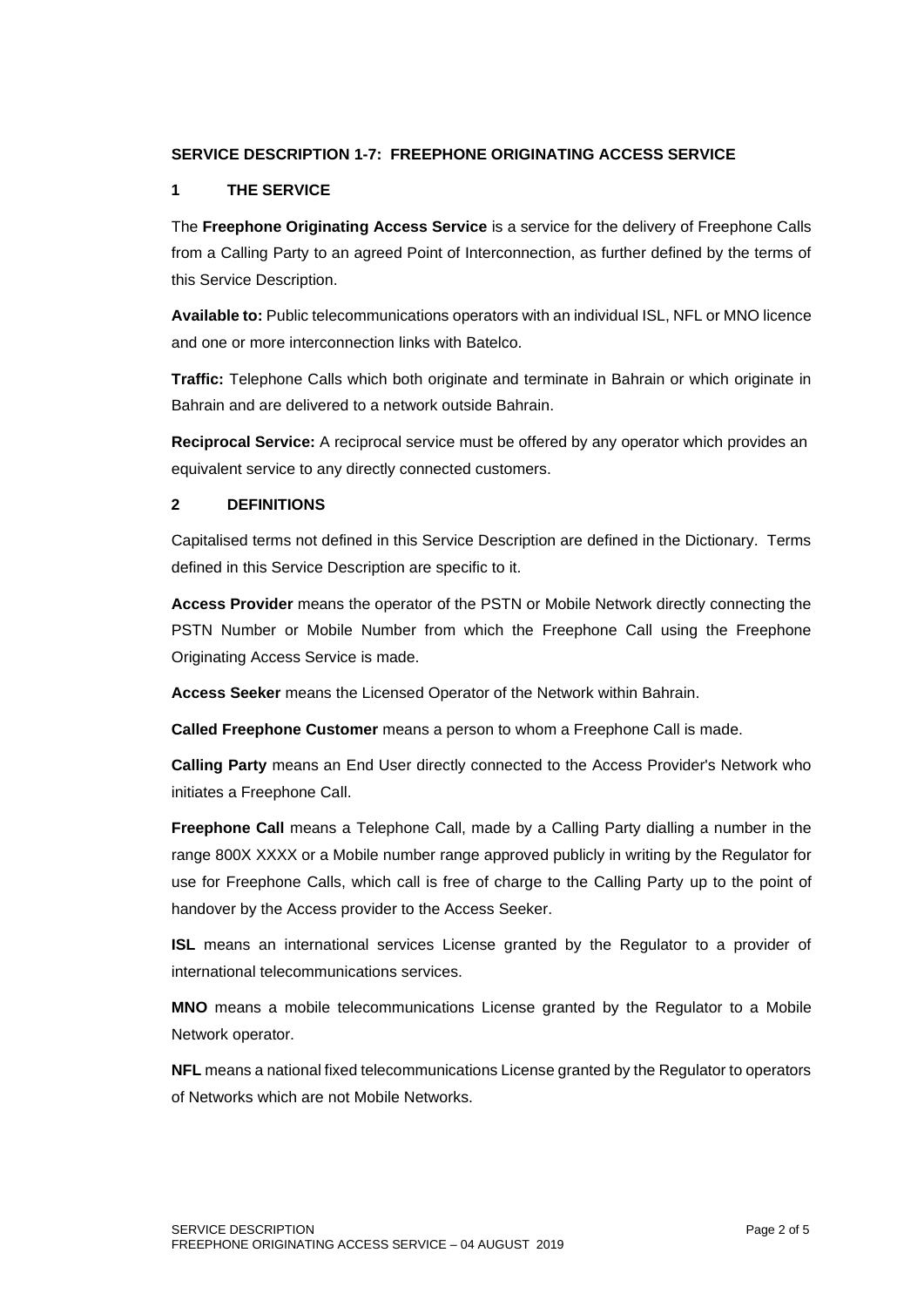# **3 TERMS**

## **3.1 Prerequisites**

A party (the first party) shall not be obliged to supply the Freephone Originating Access Service unless and until:

- (a) either the In-Span Interconnect Link Service or the CSI Link Service is provided;
- (b) the parties have established a Point of Interconnection of which the parties agree the Access Provider will handover Freephone Calls to the Access Seeker; and
- (c) the parties have successfully completed any pre-commissioning testing requirements set out in the Joint Working Manual;
- (d) the other party can provide the first party, if the other party operates a PSTN or a Mobile Network, the Freephone Originating Access Service on the other party's PSTN or Mobile Network on a reciprocal basis.

# **3.2 Handover**

The Access Provider must hand over Freephone Calls to the Access Seeker:

- (a) at a Point of Interconnection which is as close as is reasonably practicable to the geographic location from which the Freephone Call was initiated, or which otherwise is agreed in writing by the Access Provider and Access Seeker; and
- (b) in accordance with all applicable terms of this Service Description, the Supply Terms and relevant specifications notified by the Access Provider to the Access Seeker from time to time.

## **3.3 Conveyance**

Subject to the Forecasting Procedures, the Access Provider shall convey Freephone Calls from the Calling Party to the agreed Point of Interconnection.

# **3.4 Number Conditioning**

In accordance with the Joint Working Manual, the Access Seeker will notify the Access Provider of each Freephone number which the Access Seeker wishes to be conditioned in the Access Provider's Network and the Access Provider shall perform the required numbering conditioning in accordance with the procedures in the Joint Working Manual. The Access Seeker shall pay the Charge specified in Schedule 3.

## **3.5 B-End Location**

The Freephone Originating Access Service may be used for Freephone Calls to a Called Freephone Customer location:

(a) within Bahrain; or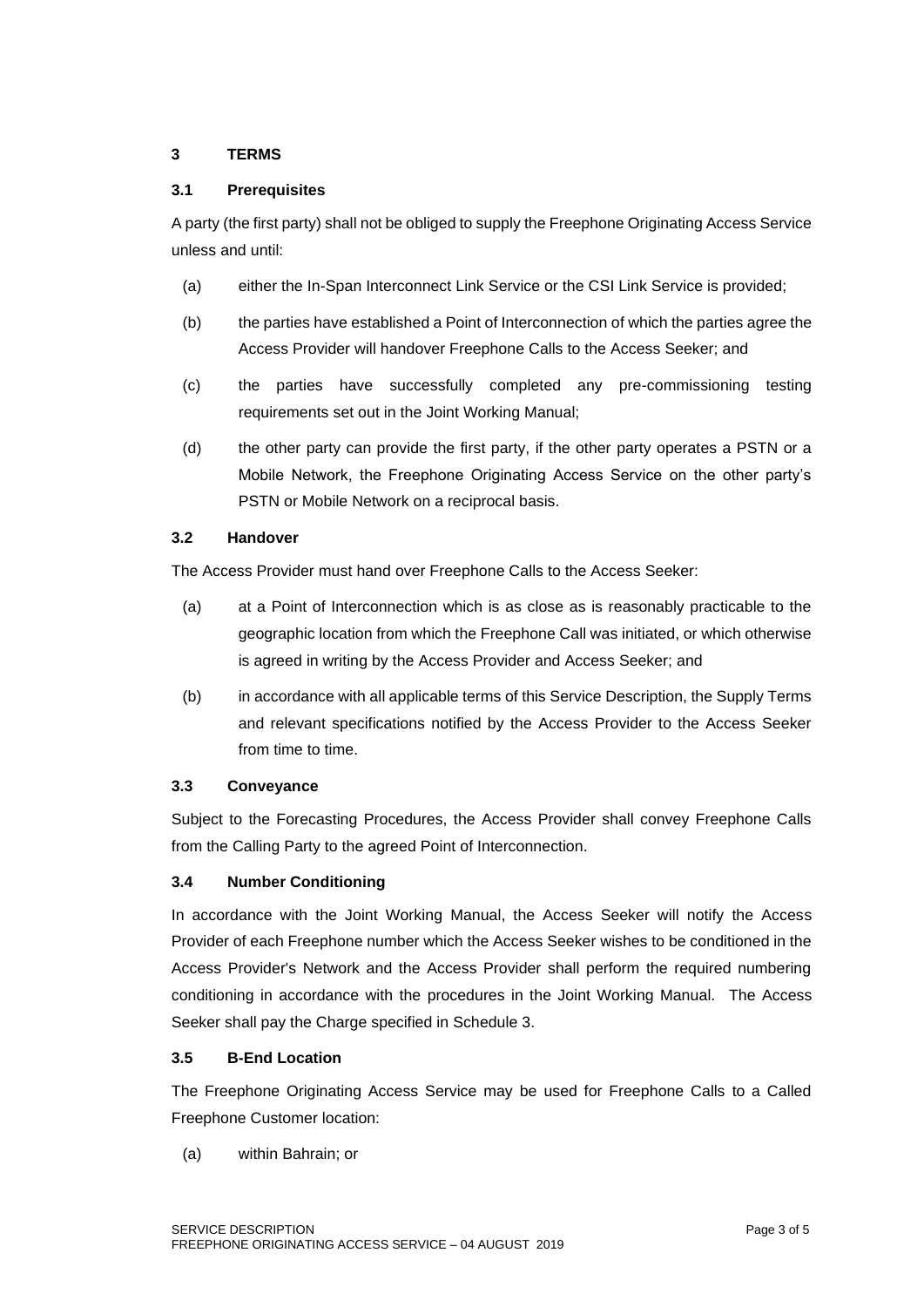## (b) outside Bahrain.

# **3.6 Echo Control**

Echo control will be provided in accordance with the Joint Working Manual.

# **3.7 Provision of Tones and Network Announcements**

- (a) In a manner and timetable agreed between the parties, each party as Access Provider will support signalling (the delivery of which is free of charge) to terminate the relevant call at the signalling level. The content of the release signal should wherever possible indicate the accurate reason for the termination.
- (b) If, notwithstanding the availability of signalling to terminate the relevant call, the Access Seeker may still request the Access Provider to divert the call to tones or announcements and the Access Provider may agree if it chooses and is able to do so;
- (c) An Access Provider:
	- (i) may not charge at all for tones and announcements until it has implemented the timetable in paragraph (a);
	- (ii) may charge the Access Seeker for the delivery to tones and announcements under paragraph (b);
	- (iii) may charge the Access Seeker for the delivery to tones and announcements if the signalling is not supported by a third party network; and
	- (iv) may not charge the Access Seeker for the delivery to tones and announcements if the signalling is available to the Access Provider, but the Access Provider does not terminate the call through signalling (other than at the request of the Access Seeker under paragraph (b)).
- (d) Details of the requirements for information tones and network announcements will be set out in the Joint Working Manual.

## **3.8 Signalling Interconnection**

The transfer of signals to support the establishment, maintenance and clear down of the Freephone Calls will be via the signalling interconnection specified in the Joint Working Manual.

# **3.9 Associated Information Signals**

(a) The Freephone Calls will be handed over to the Access Seeker at the relevant Point of Interconnection with information signals provided in the associated signalling system.